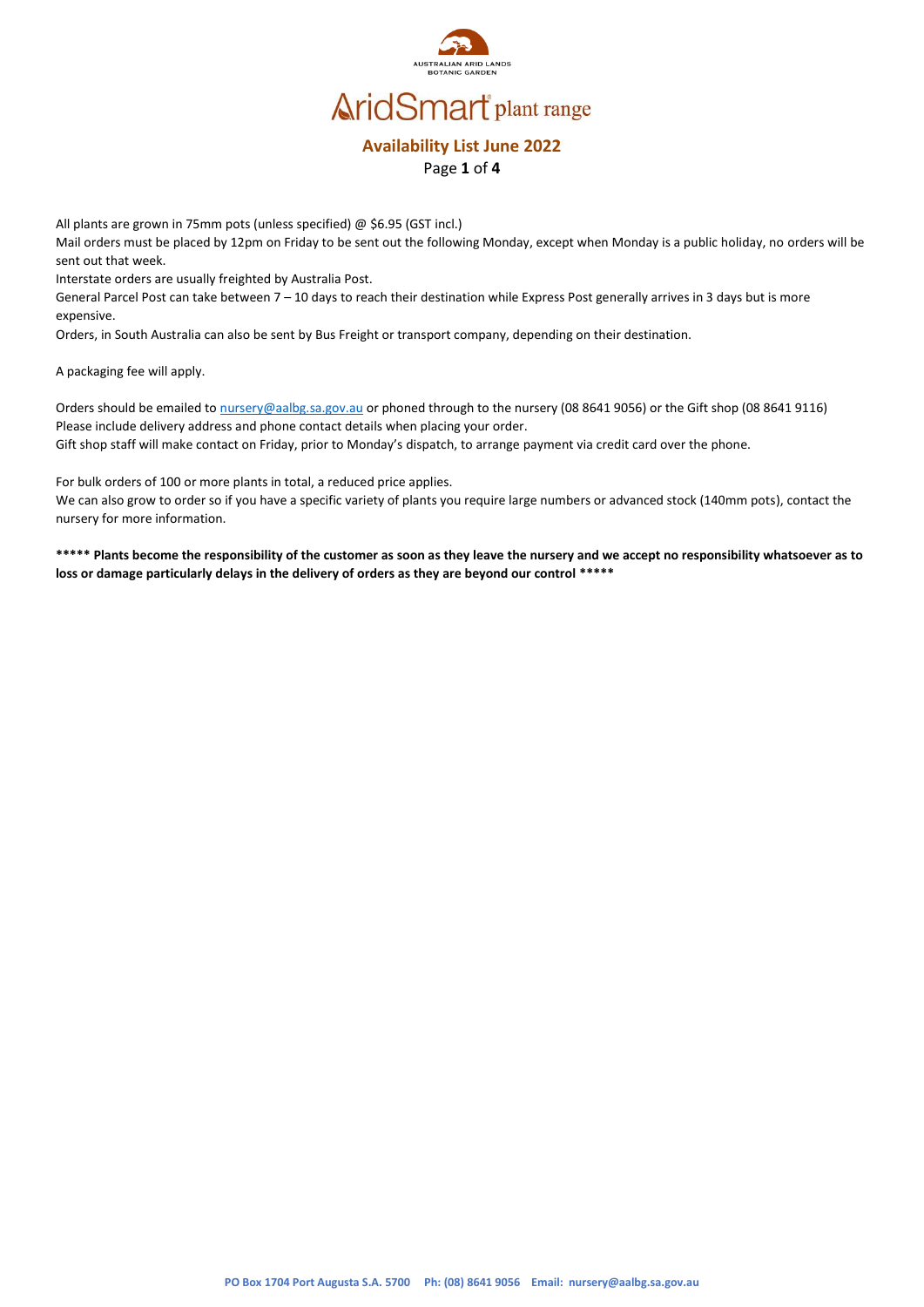

#### **Availability List June 2022** Page **2** of **4**

### **Groundcovers/ Grasses/ Climbers**

*Dichondra repens –* perennial herb with creeping stems with pale greenish flowers mainly Spring to Summer *Eremophila biserrata –* 3m wide hardy groundcover with yellow/green flowers with a purple stripe from late Spring to mid-Summer *Eremophila glabra '*Roseworthy*'* – 3m wide, red flowers in Spring to Autumn *Eremophila glabra* 'Streaky Bay' – 1m wide, red flowers in Spring to Summer *Eremophila glabra* prostrate burgundy – 3m wide, burgundy flowers in Spring *Eremophila glabra* prostrate gold – 3m wide, gold flowers in Spring *Eremophila glabra prostrate* red – 3m wide, red flowers in Spring *Eremophila glabra prostrate* yellow – 3m wide, yellow flowers in Spring *Eremophila serpens -* 2m, yellow/green/purple flowers for much of the year *Eremophila subteretifolia* – 3m wide, orange/red flowers Spring to Summer *Marsilea drummondii 'Nardoo' –* spreading aquatic plant

### **Small Shrubs (up to 1mtr)**

*Atriplex cinerea –* 1m x 2m erect spreading shrub with cream to yellow flowers in Spring to early Summer Chrysocephalum apiculatum - Low growing, semi ground cover with yellow flowers from late Winter to Spring *Dodonaea baueri* – 1m low compact shrub, attractive seed capsules in Spring *Enchylaena tomentosa '*Ruby Saltbush*'–* 1m small spreading shrub, edible berries from late Summer to early Winter *Eremophila calcicola* – 0.5m x 1.5m shrub with green flowers throughout the year *Eremophila decipiens ssp. decipiens* – 1m x 1m shrub with red flowers Spring and Summer *Eremophila eriocalyx* – 0.8m shrub with white flowers from late Winter to Spring *Eremophila glabra* 'Augusta Storm' - hardy compact shrub to 0.5m x 2m small hardy shrub, plum coloured flowers for much of the year *Eremophila glabra* "Inland" – 1m x 1m hardy shrub with soft, grey leaves and orangey red flowers *Eremophila koobabiensis* – 1m x 2m compact shrub, bright green leaves and blue flowers in late Spring to Summer *Eremophila malacoides* – 0.75m x 1.5m, lilac flowers mainly in Spring *Eremophila oblonga* - 0.3m x 1m low spreading compact shrub, purple flowers in Spring *Eremophila resinosa* – 0.75m x 0.7m Hardy, compact shrub with lilac flowers in Spring *Eremophila scaberula –* 0.6m low compact shrub with deep blue flowers from Spring to early Summer *Eremophila subangustifolia* – 1m x 1m compact shrub with blue to purple flowers from Spring to Summer *Eremophila ternifolia –* 0.5m x 1.5m Low spreading shrub with lilac flowers in Spring to early Summer *Eremophila veneta – 0.5*m low spreading compact shrub, silvery bluish green flowers in Spring and Summer *Eremophila veronica* - 0.6m, pale blue flowers in Spring *Eremophila weldii –* 0.75m x 0.75m low shrub with lilac flowers from mid-Winter to early Summer *Harnieria kempeana* – 0.75m x 1m with small dainty shrub with violet flowers in Autumn *Keraudrenia integrifoia* – 1m x 1m Small shrub with purple flowers in Spring to Summer *Maireana aphylla –* 0.5m compact shrub, tiny flowers and fruit from late Summer to Winter *Maireana oppositifolia* – 0.5m hardy low growing compact shrub *Ptilotus exaltatus* – 1m Shrub with pink flowers from Spring to Summer *Ptilotus nobilis* – 1m high, green/yellow interesting flowers in Winter to Summer

*Solanum oliganthum '*Desert Nightshade' *–* 0.5m erect shrub, lavender/ blue flowers most of the year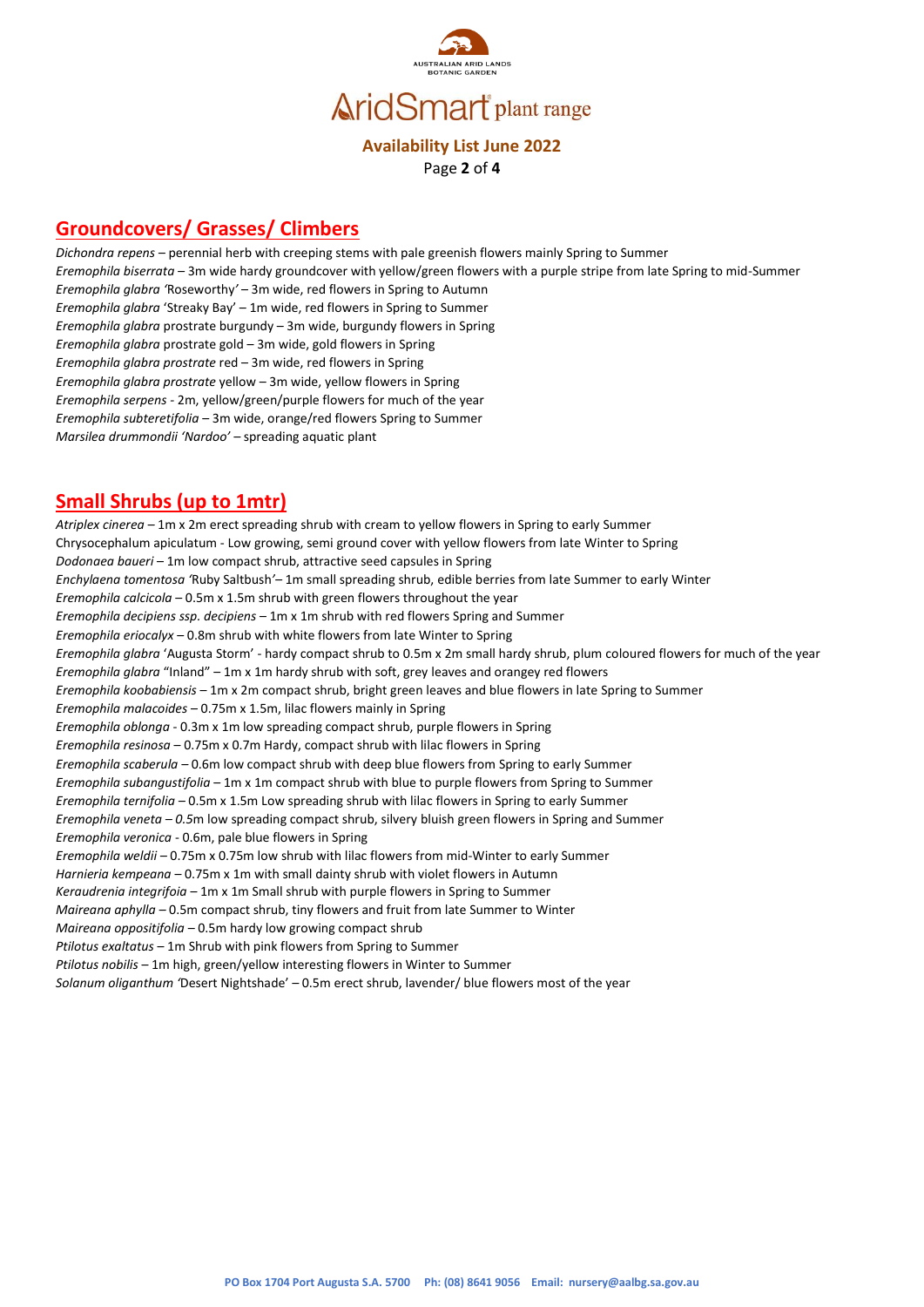

### **Availability List June 2022** Page **3** of **4**

## **Medium Shrubs (up to 2mtr)**

*Commersonia magniflora* – 1.5m high sprawling shrub, pink flowers Winter to Spring *Eremophila brevifolia* – 1.25m x 2m, pinkish-white flowers in Spring *Eremophila denticulata ssp denticulata –* 2m x 1.5m fast growing shrub, dark pink-red flowers in Spring and Summer *Eremophila denticulata x calorhabdos* – 2-3m x 1.5m, bright pink flowers from Spring to Summer *Eremophila deserti* – 2m bushy shrub, fleshy leaves, creamy white flowers most of the year *Eremophila divaricata ssp. divaricata* – 1.5m x 2m, pink flowers in Spring to Autumn *Eremophila drummondii* (white ) – 1.5m x 1.5m compact shrub, white flowers Spring *Eremophila ferricola 'Tallering Peak'* – 1.5m spreading shrub with green flowers in Spring to Summer *Eremophila labrosa –* 1.5m x 1m upright shrub with lilac flowers from Spring to early Summer *Eremophila latrobei –* 2m upright shrub, Yellow flowers in Winter and Spring *Eremophila maculata 'Brick' –* 1.5m high, orange/red flowers in Winter to Spring *Eremophila maculata* Pale Pink – 2m x 2m shrub, small pale pink flowers Autumn to Summer *Eremophila maculata* Purple – 2m x 2m shrub with purple flowers Autumn to Summer *Eremophila maculata ssp brevifolia* - 1.25m x 2m compact shrub with cerise flowers Autumn to Summer *Eremophila maculata ssp brevifolia* Pink - 1.25m x 2m compact shrub with pink flowers Autumn to Summer *Eremophila nivea* (Lavender) - 2m x 1.5m, upright shrub, lavender flowers, usually in Spring *Eremophila nivea x drummondii* – 2m x 1m shrub with lilac flowers in Spring *Eremophila papillata –* 1.5m x 1.5m Compact shrub with lilac flowers in Spring *Eremophila pinnatifida –* 1.5m shrub, pale purple flowers in late spring to mid-Summer *Eremophila succinea* – 1.5m compact shrub with white-pinkish flowers from Spring to Summer *Eremophila tietkensii* – 2m x 2m compact shrub with white to cream flowers from Spring to Summer *Eremophila undulata -* 1.5m x 3m low spreading shrub, yellow- green flowers in Spring *Prostanthera striatiflora* – 2m x 2m white flowers, purple striped throat in Winter to Spring